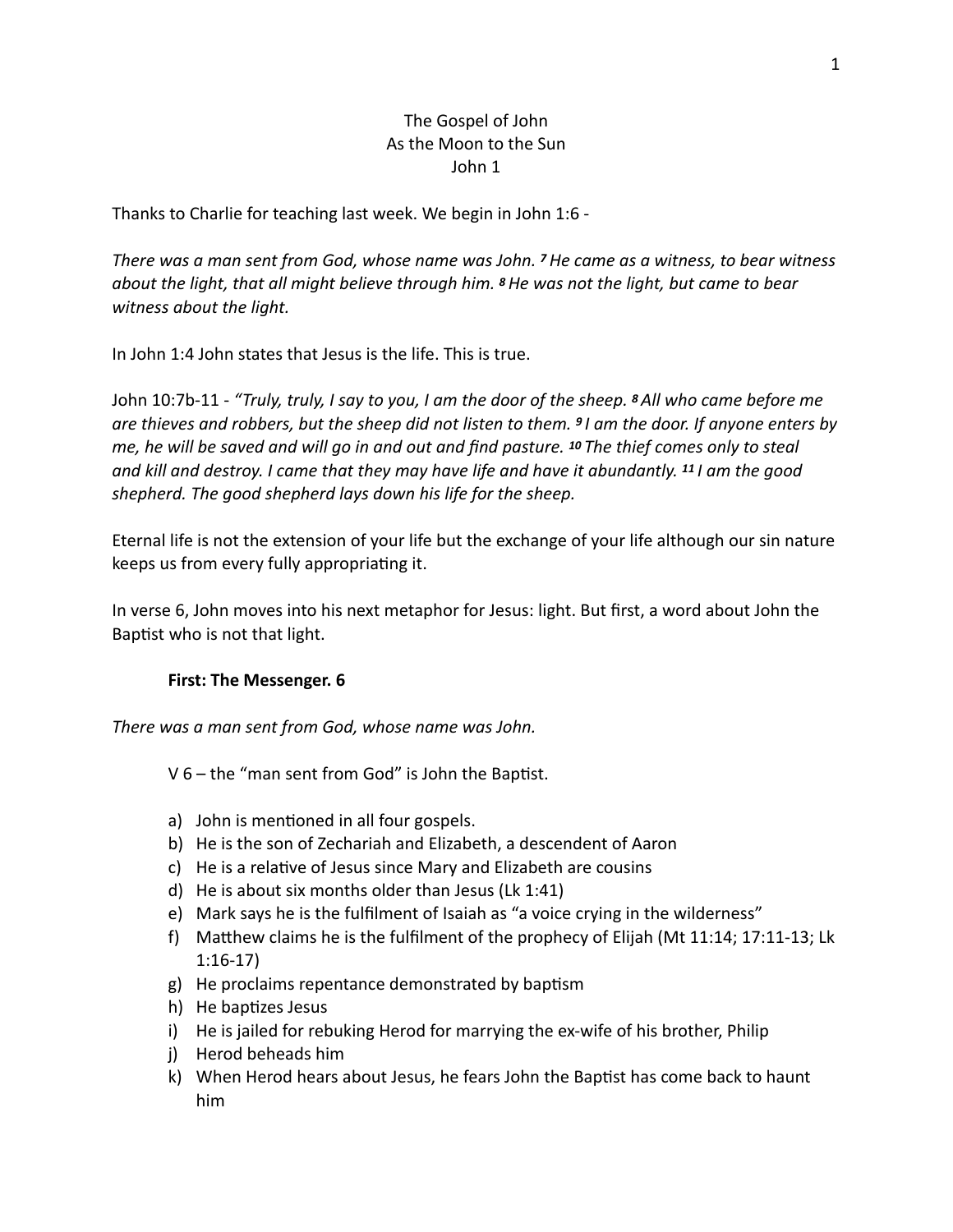John was a

- a) Prophet
- b) Priest
- c) Nazarite

Three lifelong Nazarites: Samuel, Samson and John the Baptist

- a) No touch dead body His heart is God's.
- b) No contact with wine His mind is God's.
- c) No hair cut  $-$  His body is God's.

In the NT we are called "living epistles" (2 Cor 3:2). This is what Nazarites were.

Deuteronomy 6:5 – *You shall love the Lord your God with all your heart and with all your soul and with all your might.* 

Only three Nazarites in 1500 years of Hebrew history. Of Samuel, Samson and John the Baptist, Samson failed miserably. Samuel was the first and John the Baptist was the last.

John was a prophet and "more than a prophet" (Luke 7:26). His ministry, like that of the apostle John's, painted Jesus as

- a) The light knowing 4b
- b) The life showing  $4a$

There is no way to separate the two. John rephrases it in

1 John 4:16 - *So we have come to know and to believe the love that God has for us.* 

- a) Know *ginosko* = to understand
- b) Believe *pisteuo* to be persuaded

To know Jesus is to be persuaded by him. To be unpersuaded is not to know. It is impossible to know Eternity, Omnipotence, Holiness, etc and not be shaped by it.

#### Second: The Motive 7

*He came as a witness, to bear witness about the light, that all might believe through him.* 

The difference between an attorney and a witness is that an attorney attempts to influence people to make a decision. A witness simply tells what they have seen and know.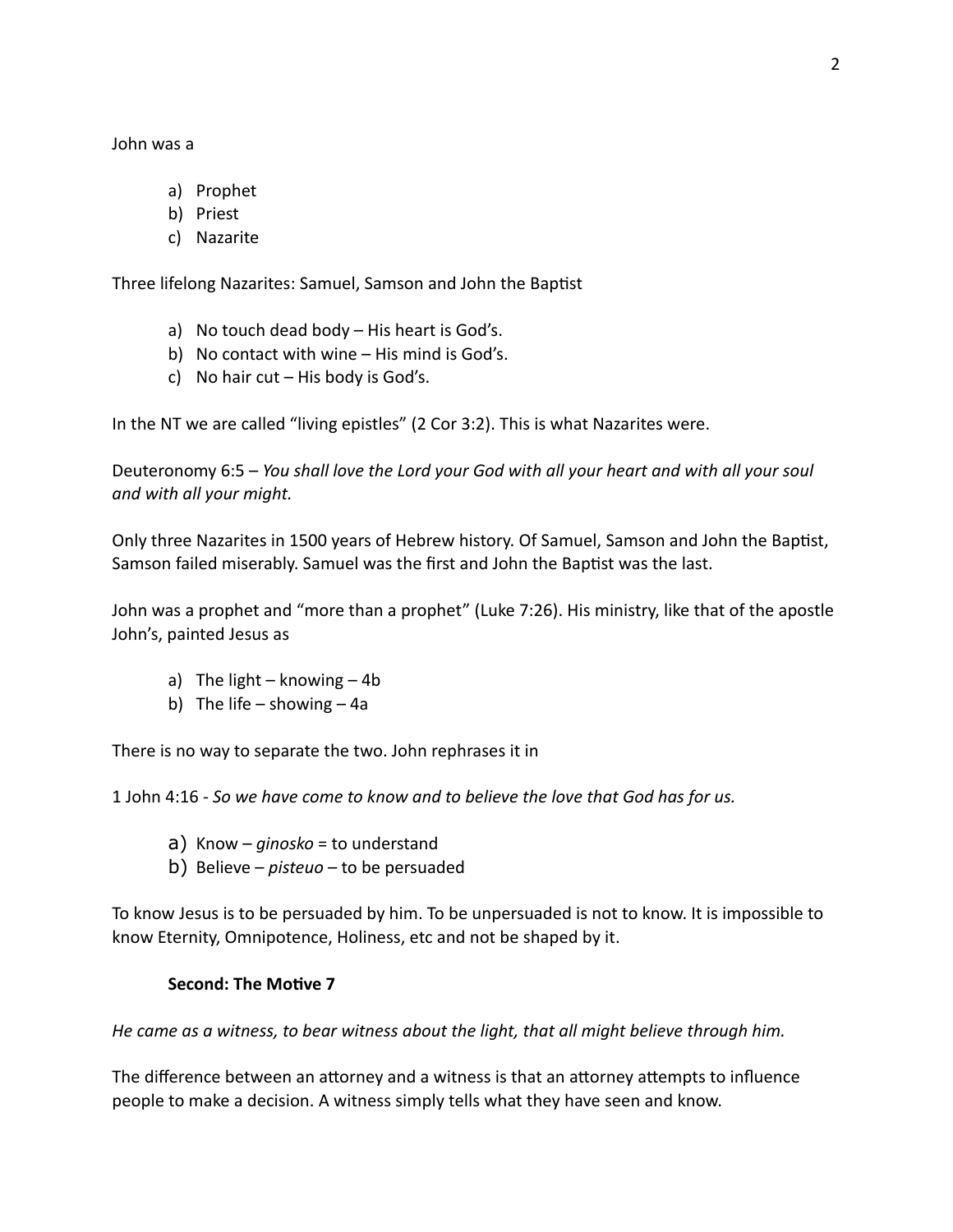## **Third: The Method 8**

*He was not the light, but came to bear witness about the light.* 

### How did he do that? Vs 19-35 tell us how

And this is the testimony of John, when the Jews sent priests and Levites from Jerusalem to ask *him, "Who are you?" 20 He confessed, and did not deny, but confessed, "I am not the Christ." 21 And they asked him, "What then? Are you Elijah?" He said, "I am not." "Are you the Prophet?" And he answered, "No." 22 So they said to him, "Who are you? We need to give an answer to those who sent us. What do you say about yourself?" 23 He said, "I am the voice of one crying out in the wilderness, 'Make straight the way of the Lord,' as the prophet Isaiah said." <sup>24</sup>(Now they had been sent from the Pharisees.) 25 They asked him, "Then why are you bapEzing, if you are neither the Christ, nor Elijah, nor the Prophet?" <sup>26</sup> John answered them, "I baptize with water, but among you stands one you do not know, 27 even he who comes aTer me, the strap of whose sandal I am not worthy to untie."* <sup>28</sup> *These things took place in Bethany across the Jordan, where John was baptizing.* 

# *<sup>29</sup>The next day he saw Jesus coming toward him, and said, "Behold, the Lamb of God, who takes away the sin of the world!*

- This is Jesus's first appearance in the Gospel of John
- Jesus is called the lamb only twice in the OT, twice in the Gospels, once in Acts but 28 times in Revelation.
- The Passover is coming, and the bleating of sheep could be heard in the background
	- Shepherds and sheep disappear at Jesus's birth because Jesus is the Great Shepherd and the ultimate, final lamb.
- He answers Isaac's questions "...where is the lamb" (Gen 22:7).
- The Jews were looking for a Messenger like Moses
- They were looking for a Messiah like Aaron
- They were looking for a Monarch like David
- God sent them a lamb

John didn't introduce Jesus as any of these but went right to the heart of Israel's need: redemption.

Hebrews 10:4-10 - *For it is impossible for the blood of bulls and goats to take away sins. <sup>5</sup>Consequently, when Christ came into the world, he said, "Sacrifices and offerings you have not desired, but a body have you prepared for me; 6 in burnt offerings and sin offerings you have taken no pleasure. 7* Then I said, 'Behold, I have come to do your will, O God, as it is written of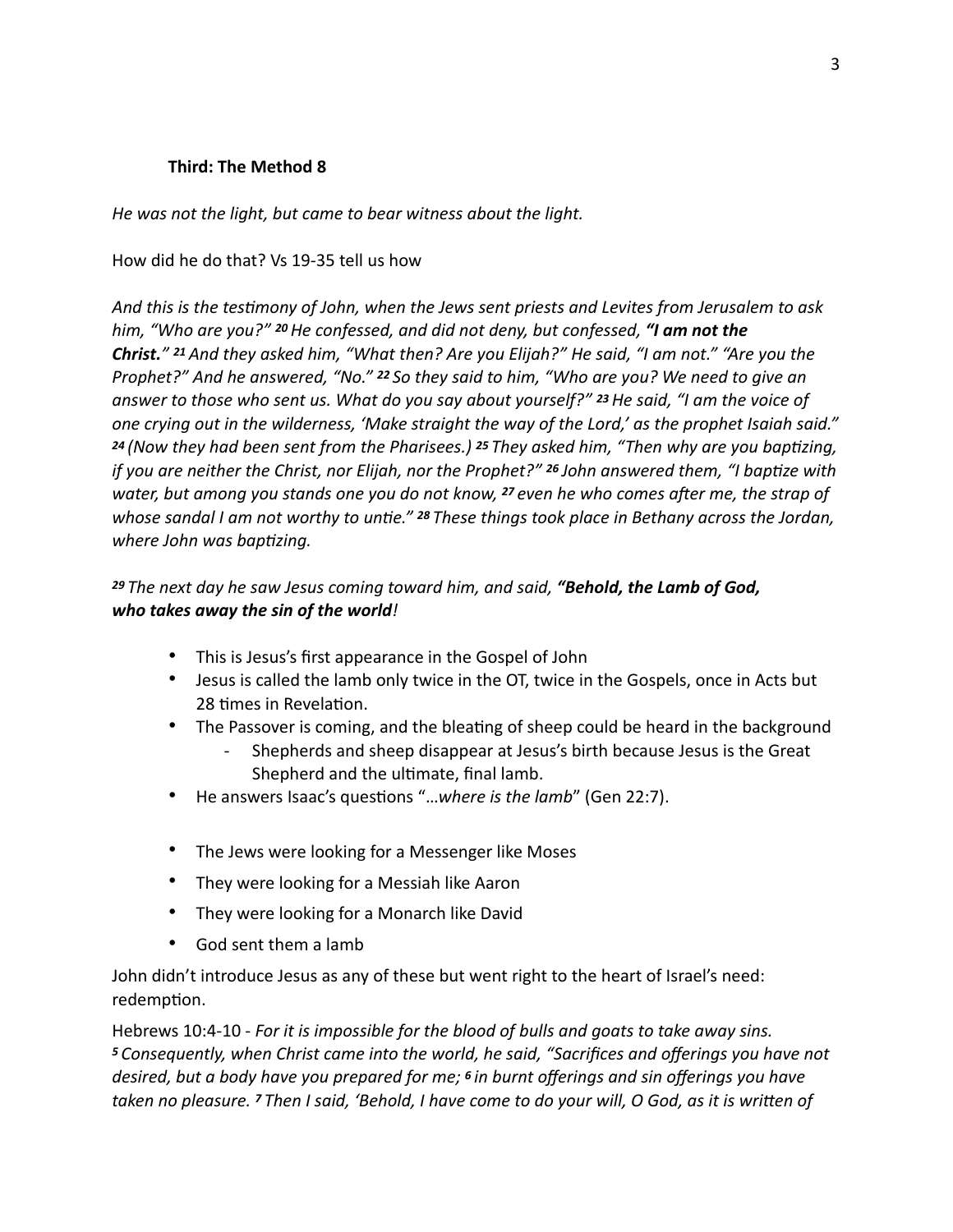*me in the scroll of the book.'" 8 When he said above, "You have neither desired nor taken pleasure in sacrifices and offerings and burnt offerings and sin offerings" (these are offered according to the law), 9 then he added, "Behold, I have come to do your will." He does away with the first in order to establish the second.* <sup>10</sup> And by that will we have been sanctified through the *offering of the body of Jesus Christ once for all.* 

*<sup>30</sup>This is he of whom I said, 'ATer me comes a man who ranks before me, because he was before me.'* **31** *I* myself did not know him, but for this purpose I came baptizing with water, that he might *be revealed to Israel." 32 And John bore witness: "I saw the Spirit descend from heaven like a dove, and it remained on him.* <sup>33</sup> *I myself did not know him, but he who sent me to baptize with water said to me, 'He on whom you see the Spirit descend and remain, this is he who baptizes with the Holy Spirit.' <sup>34</sup> And I have seen and have borne witness that this is the Son of God."35 The next day again John was standing with two of his disciples, 36 and he looked at Jesus as he walked by and said, "Behold, the Lamb of God!" 37 The two disciples heard him say this, and they followed Jesus.* 

## *"tesEmony" = marturia = tesEfying*

*1:35-42 - The next day again John was standing with two of his disciples, 36 and he looked at Jesus as he walked by and said, "Behold, the Lamb of God!" <sup>37</sup>The two disciples heard him say this, and they followed Jesus. 38 Jesus turned and saw them following and said to them, "What are you seeking?" And they said to him, "Rabbi" (which means Teacher), "where are you staying?" 39 He said to them, "Come and you will see." So they came and saw where he was staying, and they stayed with him that day, for it was about the tenth hour. 40 One of the two who heard John speak and followed Jesus was Andrew, Simon Peter's brother. 41 He first found his own brother Simon and said to him, "We have found the Messiah" (which means Christ). 42 He brought him to Jesus. Jesus looked at him and said, "You are Simon the son of John. You shall be called Cephas" (which means Peter).*

3:25-30 - *Now a discussion arose between some of John's disciples and a Jew over purificaEon. 26 And they came to John and said to him, "Rabbi, he who was with you across the Jordan, to whom you bore witness—look, he is baptizing, and all are going to him." <sup>27</sup> John answered, "A person cannot receive even one thing unless it is given him from heaven. 28 You yourselves bear me witness, that I said, 'I am not the Christ, but I have been sent before him.' 29 The one who has the bride is the bridegroom. The friend of the bridegroom, who stands and hears him, rejoices greatly at the bridegroom's voice. Therefore this joy of mine is now complete. 30 He must increase, but I must decrease."* 

Look how John continually points away from himself to Jesus. Why?

- a) We are just witnesses, not the object of the witness
- b) We will fail but Jesus will not (testimony is powerful but not omnipotent)
- c) Only Jesus can save